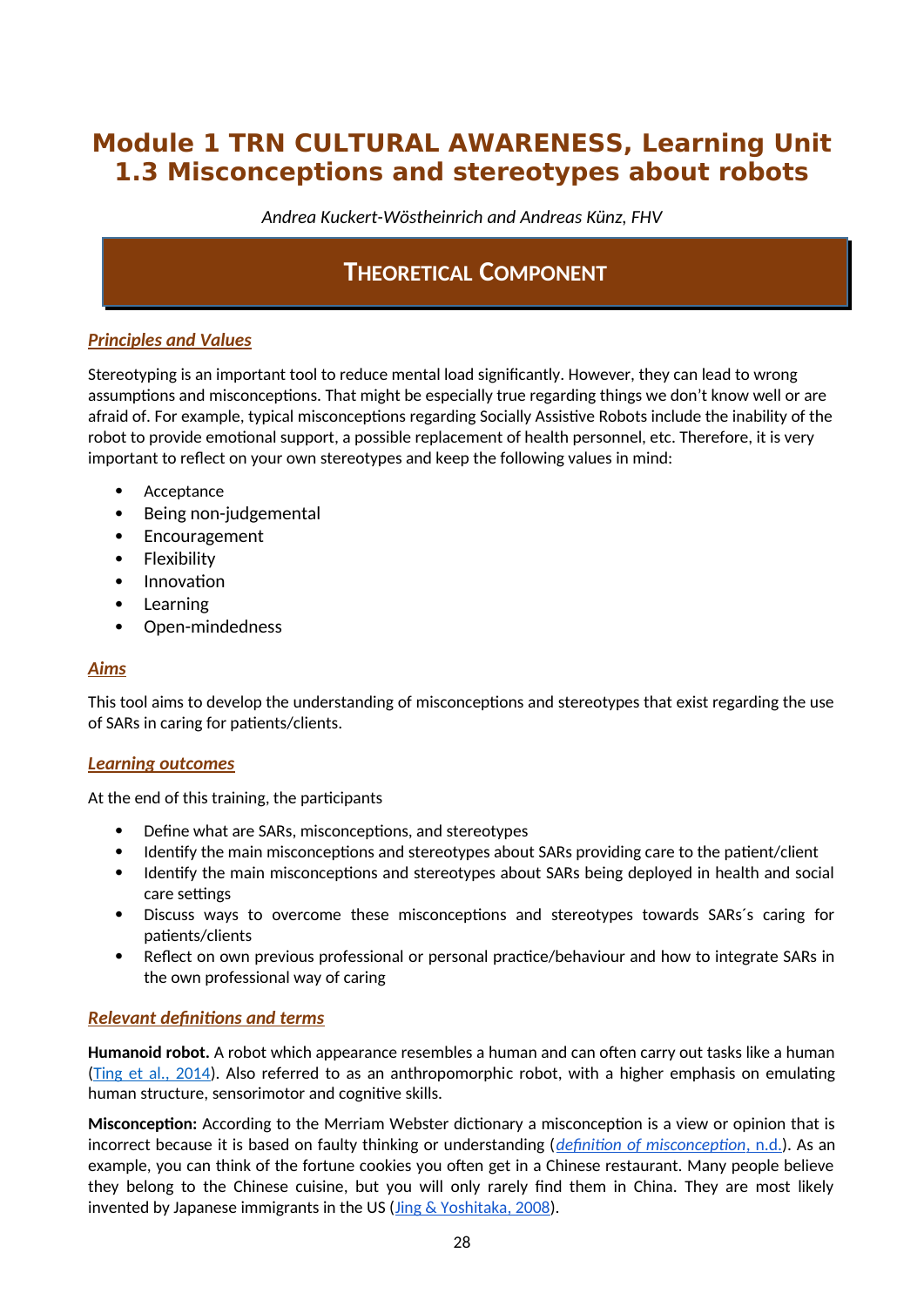**Robot**. Giving an exact definition to the term 'robot' is difficult. According to the Cambridge English Dictionary (n.d), a robot is a machine controlled by a computer that is used to perform jobs automatically. Although 'performing jobs automatically' is a key element in robotics, that element also exists in other simpler machines (i.e, dishwasher), which can make distinguishing robots based only on this criterion difficult - it is also noted that one important factor of robots that often is not mentioned in the definition, is the use of sensors ([Ben-Ari and Mondada, 2018\)](https://www.researchgate.net/publication/320674637_Robots_and_Their_Applications). Another definition is offered by the International Organization for Standardization (2012), stating that a robot is an actuated mechanism with a degree of autonomy, moving within its environment, to perform intended tasks.

Robots can be classified using different criteria, for example, based on their application field, environment, and mechanism of interaction ([Ben-Ari and Mondada, 2018; Dobra 2014](https://www.researchgate.net/publication/320674637_Robots_and_Their_Applications)), control systems, size, design, etc. [\(Dobra, 2014\)](https://www.researchgate.net/publication/286652452_General_classification_of_robots_Size_criteria). Whatever their application field and capabilities, robots are typically used for replacing the human component to complete a specific task ([Syriopoulou-Delli & Gkiolnta, 2020](https://www.researchgate.net/publication/337886810_Review_of_Assistive_Technology_in_the_training_of_Children_with_Autism_Spectrum_Disorders)). The origin of the word robot comes from the Czech word "robota" meaning forced labor ([Murphy, 2000](https://mitpress.mit.edu/books/introduction-ai-robotics-second-edition)).

The concept of "robot" may be visualized differently in different cultures. According to ([Haring et al. 2014\)](https://www.researchgate.net/publication/266416317_Cultural_Differences_in_Perception_and_Attitude_towards_Robots), "A preliminary study through a Google image search revealed that for all countries, the term robot is mostly associated with humanoid robots, but with a different frequency of occurrence. Arabic and African countries show a high percentage of robot-related images like comics, toys, and others (e.g. United Arabic Emirates 58%, Egypt 70%) whereas countries associated as technological highly developed countries like the US, Japan or Germany not only show more "real" robots (Japan and US 71% humanoid robots) but also a wider diversity of robots. Robots that look almost exactly like human beings are mainly particular for Japan, although they exist and are also developed in other countries."

**Socially assistive robot (SAR).** The combination of Assistive Robots and Social Robots is called a Socially Assistive Robot (SAR). SAR is a type of robot whose primary goal is to create close and effective interaction with a human user for the purpose of providing company, fostering independent living, giving assistance, and achieving measurable progress in convalescence, rehabilitation, learning, etc. alongside or instead of physical aid [\(Winkle et al., 2020\)](https://www.researchgate.net/publication/331576322_Mutual_Shaping_in_the_Design_of_Socially_Assistive_Robots_A_Case_Study_on_Social_Robots_for_Therapy).

SARs share with Assistive Robots the goal to provide assistance to human users but put the emphasis on assistance through social interaction.

SARs are complex types of robots since they need to mimic human behaviour as much as possible to create the image of a personality and human-like interaction. These two objectives allow the platform to generate empathy with the users and develop more efficient communication with them. Also, by adequately reacting not only to the person but the environment as well, the robot may be capable of performing multiple tasks.

**Stereotype**. The term stereotype comes from the Greek words "στερεός" (stereos), "firm, solid" and "τύπος" (typos), "impression" or "a model" (Schneider, 2004). A stereotype is often defined as a generalization about a group of individuals ( $K$ anahara,  $2006$ ). We could start a discussion about using the term "stereotypes" in the context of robots even knowing that robots are not humans. But leaving this aside, it can be said that stereotypes create a misconception of how people/ robots are and how those individuals are in their social lives.

### *What the research says*

 **Chuan, C., Cindy, J., Wend, M. (2020) Health Professional and Workers Attitudes Towards the Use of Social Robots for Older Adults in Long-Term Care.** *International Journal of Social Robotics***. 12, 1135–1147.** Most health personnel had positive attitudes towards using social robots in long-term care facilities as they viewed social robots as beneficial and practical in psychosocial care for older adults. Positive attitudes towards using social robots can increase the acceptance of social robots. This study strives to support nursing work by providing insights into health personnel's perceptions of social robots, to integrate social robots into the care and lives of older adults. Available [here.](https://pure.bond.edu.au/ws/files/34797821/AM_Health_Professional_and_Workers_Attitudes_Towards_the_Use_%20of_Social.pdf)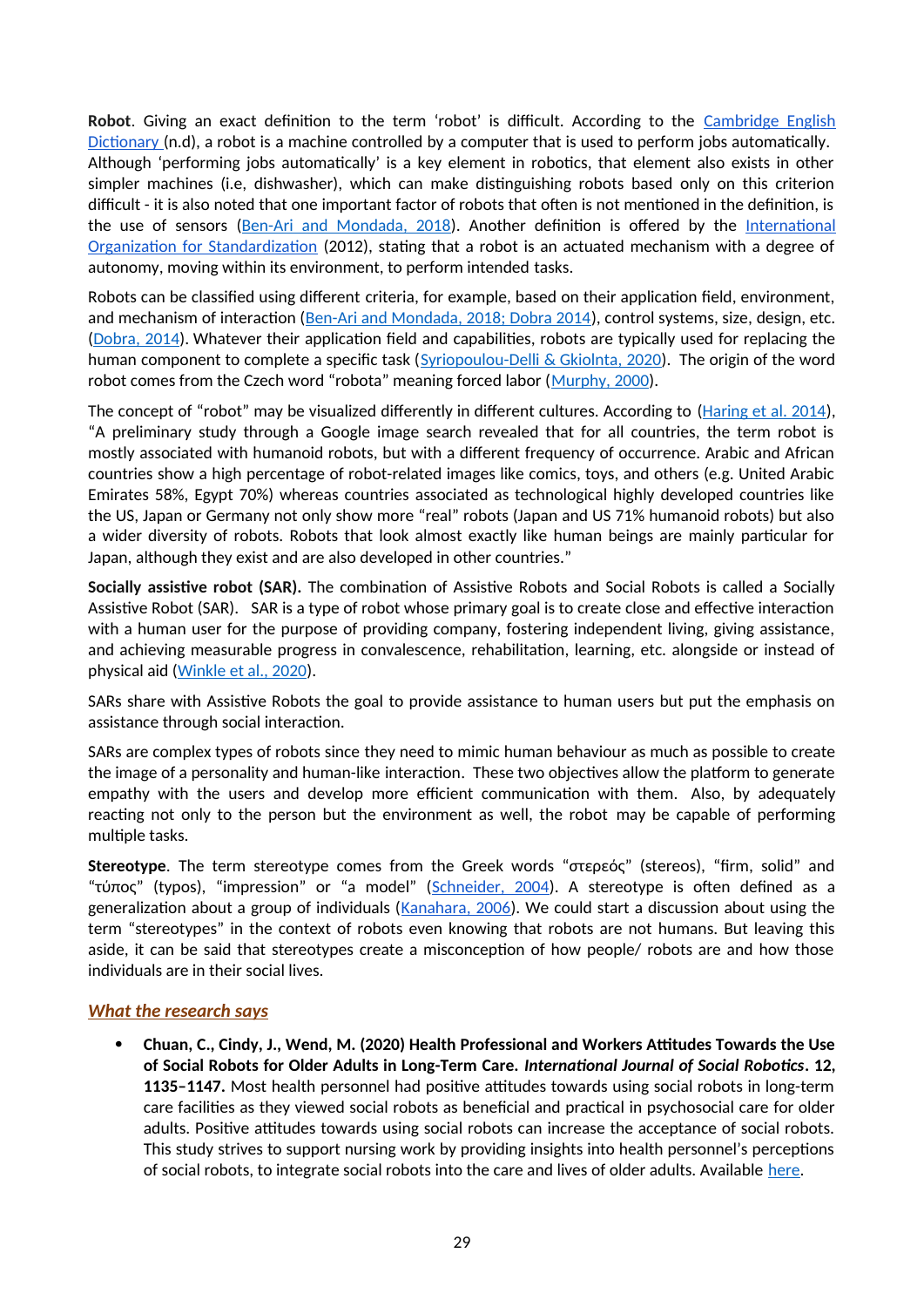- **Papadopoulos, I., Koulouglioti, C., Lazzarino, R., Ali, S. (2019) Enablers and barriers to the implementation of socially assistive humanoid robots in health and social care: a systematic review.** *BMJ Open***. 10 (1).** The enablers found were enjoyment, usability, personalisation, and familiarisation. Barriers were previous experience with technology and views of formal and informal carers related to technical problems, the robot's limited capabilities, and the negative preconceptions towards using robots in healthcare. Factors that produced mixed results were the robot's human-like attributes, limited capabilities, and the negative preconceptions towards the use of robots in healthcare. Available [here](https://bmjopen.bmj.com/content/10/1/e033096).
- **Tuisku, O., Pekkarinen, S., Hennala , L. and Melkas, H. (2019) "Robots do not replace a nurse with a beating heart" The publicity around a robotic innovation in elderly care.** *Information Technology & People.* **32 (1), 47-67.** The results show that public opinion is mainly negative but that the commentators apparently have little information about the robot and its tasks. On the other hand, the personnel had more positive views; they saw it as a recreational tool, not a replacement for their own roles. Available [here.](https://lutpub.lut.fi/bitstream/handle/10024/158952/tuisku_et_al_robots_do_not_replace_final_draft.pdf)
- **Vänni, J.K., Sirpa E. and Salin, E.S. (2019) Attitudes of Professionals Toward the Need for Assistive and Social Robots in the Healthcare Sector. In: Korn, O. (eds.)** *Social Robots: Technological, Societal and Ethical Aspects of Human-Robot Interaction***, Springer, pp. 205-236.** Both professional care workers and healthcare educators perceived that robots could increase productivity. The results also showed that robots can reduce workers' mental workload and increase the diversity of work. Robots were also considered good devices for activating the patients' motor and cognitive skills and making them happy. Even if the attitudes were positive and people were not afraid that robots may take over workplaces, the ecosystem of social robotics is still fragmented, and the number of intervention studies among professional care workers is small. Available  $here<sup>*</sup>$ .</u>
- **C. Bartneck, T. Kanda, O. Mubin, and A. Al Mahmud (2009). Does the design of a robot influence its animacy and perceived intelligence? International Journal of Social Robotics, 1(2):195–204.** Research has found that perceptions of animacy and intelligence are closely related and simply making a robot more human-like in its appearance and behaviour increases perceptions of intelligence. Available [here](https://www.researchgate.net/publication/301914361_Human_expectations_of_social_robots).
- **Stylianou, N., Nurse, T., Fletcher, G., Fewster, A., Bangay, R., Walton, J. (2015) Will a robot take your job? BBC News.** Researchers at Oxford University have come up with a calculation to determine how realistic it will be that a specific job is done by a robot. This calculation is based on nine key skills necessary for each job. The website allows one to search for any job and determine the likelihood that a person performing that profession is replaced by a robot. Available [here.](https://www.bbc.com/news/technology-34066941)

## *What do national legislation and international/European treaties and conventions say on the topic?*

 **Cabral, T.S., 2018. Robotics and AI in the European Union: opportunities and challenges. UNIO – EU Law Journal 4, 135–146.** This article describes robotics and AI in the European Union in general, but it also discusses and mentions typical stereotypes like "robots will replace humans." It highlights how important it is for the EU to balance debunking the prevalent fear of robots and taking precautions of possible dangers based on Artificial Intelligence. Available [here](https://revistas.uminho.pt/index.php/unio/article/view/27/13).

# **PRACTICAL COMPONENT**

## *Learning Activities*

Activity 1: Put misconceptions in order based on your own beliefs.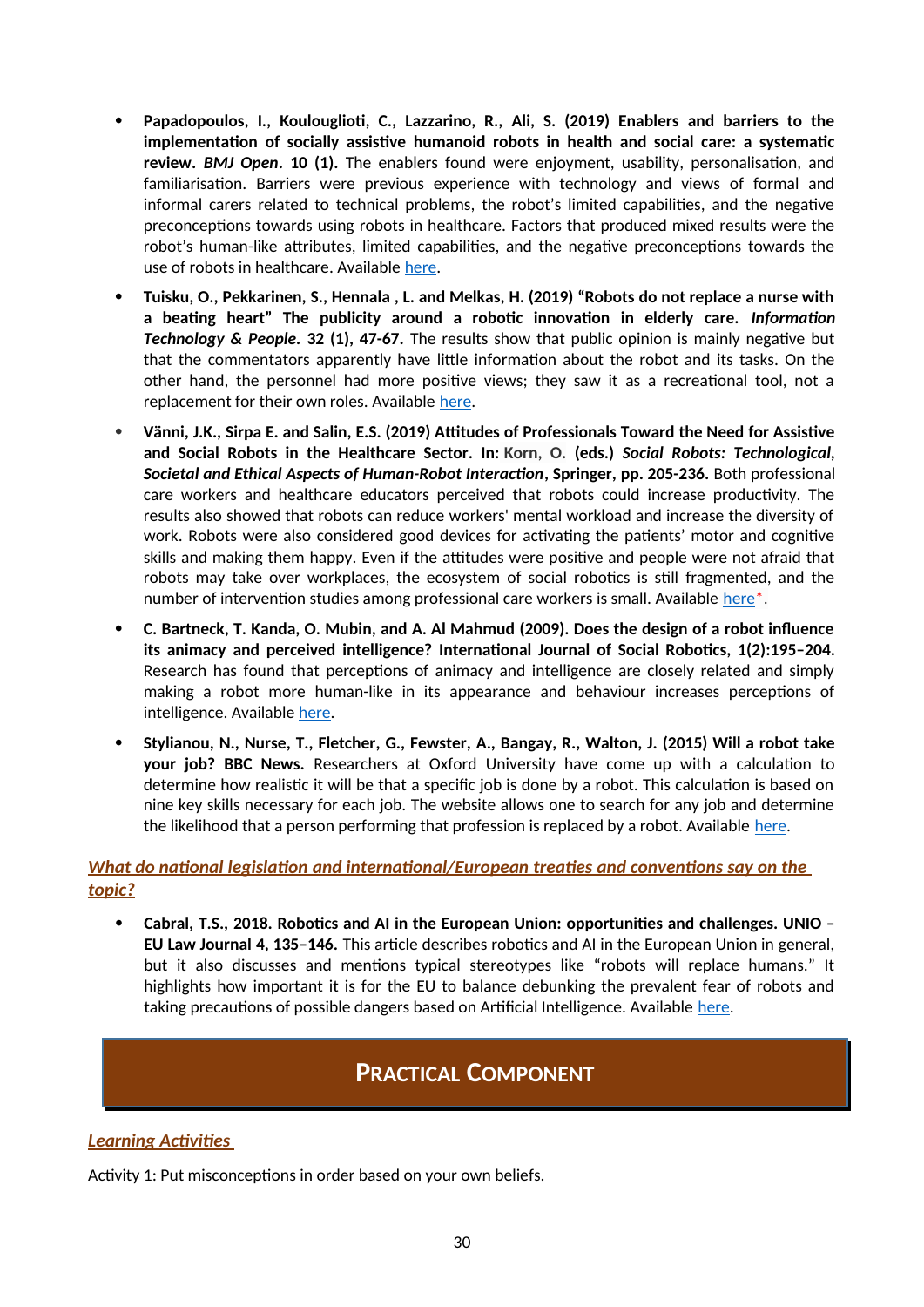- The more people know, the less they are afraid of new things. Please read the statements on the following [webpage](https://form.dragnsurvey.com/survey/r/4d15203f) and put them into order. The one you are highly believing in on top, the one you don´t think is true at the end. Please upload the screenshot on our social platform for collaborative learning. It might be very interesting to come back to your screenshot after the whole study programme and see what has changed.
- Resources needed: [Dragn'survey](https://form.dragnsurvey.com/survey/r/4d15203f), a tool for creating online surveys; social platform for collaborative learning.
- Duration of activity: 3 minutes.

Activity 2: Therapeutic robots

 Therapeutic robots, e.g., robotic pets like PARO have shown a lot of positive effects in different research trials (Kelly et. al 2021, Wada & Shibata 2007, Wada et al. 2010, etc.). However, some differences, misconceptions, and open (sometimes ethical) questions concerning PARO and similar robots might still exist.

Watch a video about how robotic pets help dementia patients (available [here](https://www.youtube.com/watch?v=cFvGAL9tesM)). Then, write your answers down, upload them and keep them aside. After you have finished the whole IENE course, read again through your reflections report. Did anything change?

- $\circ$  What are your ideas about using robots in healthcare? Does this lead to worse outcomes because the human element of care is left out?
- o How have the robotic pets been used in the nursing home?
- o How did people react to the robotic pets?
- o Which feelings did the senior nurse have when introducing the robotic pets?
- $\circ$  How was the process formed concerning offering the robotic pets to the inhabitants?
- o Which reactions did the inhabitants show?
- $\circ$  If you now think about your possible misconceptions, e.g., from activity 1, did they change? If yes, why? If not, which other information might you need to get a better picture of the robotic pets?
- Resources: [YouTube video;](https://www.youtube.com/watch?v=cFvGAL9tesM) Word or similar software for writing.
- Duration of activity: 4 minutes video, 20 minutes reflection.

# **ASSESSMENT COMPONENT**

### *Assessment Activities*

Activity 1: Crossword Puzzle

- Try to fill out the crossword puzzle containing terms and sentences concerning SAR misconceptions and stereotypes (available [here\)](https://crosswordlabs.com/embed/iene10-lu13-aa1). Please upload a screenshot or pdf file of the solved puzzle on the social platform for collaborative learning.
- Resource: [CrosswordLabs](https://crosswordlabs.com/), a tool for creating online crosswords; social platform for collaborative learning.
- Duration of activity: 20 minutes.

# **EVALUATION COMPONENT**

*Participants to evaluation*